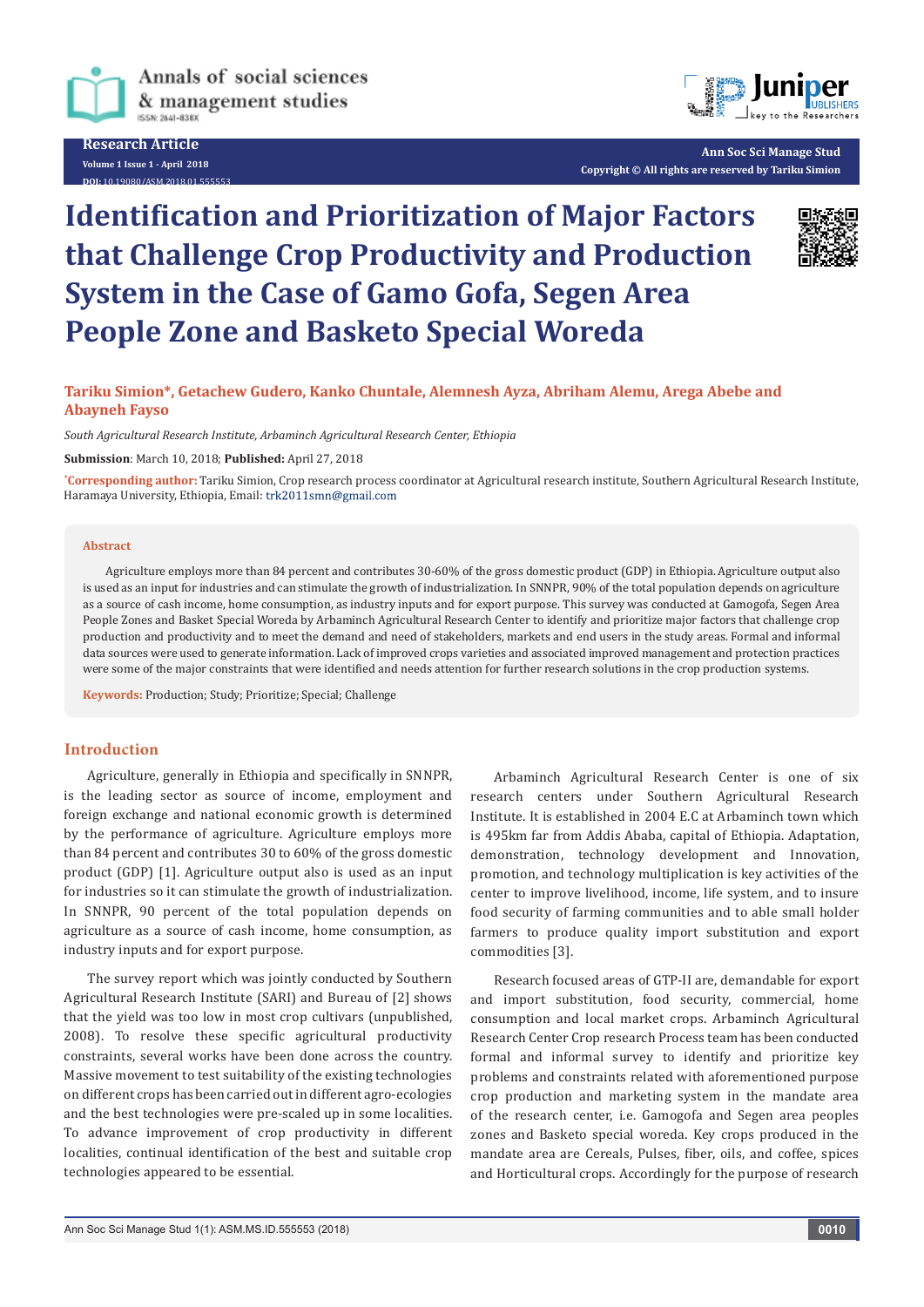inputs for GTP-II and for further research actions, there was no any generated information that shows direction for further research intervention in the area so far. Therefore, this survey was initiated with the following objectives:

a) To identify, prioritize and generate information about crop production problems in the mandate areas for further research action.

b) To meet the demands and needs of stakeholders, markets and end users.

#### **Methodology**

#### **Description of study area**

Gamo gofa zone is one of 14zones' of SNNPR and its capital, Arbaminch is located 495km in South direction from Addis Ababa. The zone has 14woredas, each woreda has three ecological zones; viz: highland (35%), lowland (39.1%) and mid (moderate) (26%) climatic zone. Around 92% populations' livelihood is dependent on agriculture for both home consumption and income generation. The main cash crop of the zone includes: sesame, banana, coffee, kororima, apple, and mango. Tef, maize, barley, wheat, faba bean, field pea, and haricot bean are cultivated for both cash and home consumption. Weaving, pottery and small scale trade are off-farm activities of the zone (unpublished, 2010).

Segen peoples zone is one of 14 zones of SNNPR which has been established on [4], its capital, Segen is 645km far from Addis Ababa, the capital of Ethiopia and 342km far from Hawassa, the capital of SNNPR; which has five woredas viz: Dereshe, Konso, Allie, Burji and Amaro woredas with three agro-ecological zones namely: high, mid and low land, which covers 22.9%, 36.084%, 41.122% respectively. Temperature of the zone ranges from 13.54-25.88 degree centigrade and its mean annual temperature is 19.7 degree centigrade. Rainfall distribution of the zone ranges from 700-1025mm. Altitudinal location of the zone ranges from 500 meter, Segen *Sawate* which is found in Konso woreda to 3600 meter high land area, Delo Mountain which found in Amaro woreda. Land features of the zone comprises of 34% plane, 53.25% plateau, 12.75% Mountain, with total area of 751,932 hectare; from this arable land covers 221,245.9 hectare, range land covers 36,247.4 hectare, forest land covers 305,277.8 hectare, 7043.6 hectare can be cultivated by irrigation (unpublished, 2010).

Basketo special woreda is one of the four special woredas of South Nation Nationalities and People Regional State, its capital; Laska is 626km far from Addis Ababa, the capital of Ethiopia. Temperature of the special woreda ranges from 15 °C-27 °C and its mean annual rainfall ranges from 1000mm-1400mm. Altitudinal location of the special woreda ranges from 780-2200m a.s.l. The special woreda has three ecological zones; *viz*: highland (1%), lowland (54%) and mid (45%) climatic zone (unpublished, 2010).

## **Methods**

Pulse and oil, coffee and spices, and horticultural crops were identified for further research directions. The survey was conducted in Gamogofa and Segen area people zones (selected woredas) and Basketo Special woreda in southern nations, nationalities and people's regional state (SNNPR). Primary and secondary data were used to generate information for further research interventions. Primary data were collected through discussion with corresponding farmers. Information particularly crop production and related constraints were identified and summarized. Major factors that hinder production and productivity of key crops like Cereal

#### **Result and Discussions (Table 1)**

| <b>Table 1:</b> Agronomic practices and farming system for sorghum. |  |  |
|---------------------------------------------------------------------|--|--|
|---------------------------------------------------------------------|--|--|

| Crop    | <b>Cultivars</b>                                                   |                                                                                                            | <b>Cropping Calendar</b><br>(Including Land)<br>Preparation) | Agro<br><b>Ecology</b> |                     |
|---------|--------------------------------------------------------------------|------------------------------------------------------------------------------------------------------------|--------------------------------------------------------------|------------------------|---------------------|
|         | <b>Improved</b>                                                    | Local                                                                                                      | <b>Belg</b>                                                  | <b>Meher</b>           |                     |
| Sorghum | Teshale.<br>Abshir,<br>Gobive,<br><b>Birmash</b><br>and<br>Gambela | Bichita,<br>Aylelta,<br>Shulayta,<br>Godano.<br>Moroto.<br>Bicha.<br>Karteta<br>,Tanga,<br>Rara,<br>Konado | Tir<br>-Megebit                                              | Hamile<br>-Tikimt      | Low and<br>mid land |

Some important traits of local cultivars includes; maturity period (*Bichita, Aylelta* and *Shulayta* takes six months for maturity. Cultivars with five month for maturation include *Moroto*  and *Karteta*. Cultivars with four month for maturation include Godano and cultivars with 12month for maturation include Tanga and *Bicha. Bicha, Bichita, Aylelta* and *Shulayta* gives better yield after cutting-off first vegetative part (rejuvenation), if there is sufficient rainfall. There is no trend of fertilizer application. Hand weeding is major mechanism of crop management with frequency of 2-3 times ( $1<sup>st</sup>$  25 days after planting,  $2<sup>nd</sup>$  40 days after planting and 3rd 80 days after planting). Leaf blights, gray leaf spot, rough leaf spot, head smut, downy mildew, stalk, root, head and seedling diseases, rust, sorghum anthracnose are major diseases at the study area where as sorghum shoot fly, stalk borer, cut worm, red ant, flea beetle, white fly and stink bugs are major insect pests. Challenges that were identified for further research action includes lack of low moisture resistance, early maturing and high yielding varieties, existence of noxious weed (striga), Poor agronomic practices, food science, lack of awareness on economic and nutritional value of the crop, low cost and market demand that forces farmers not to give attention for the production. Major Sorghum growing areas of the study: Konso, Derashe, Zala, Kamba, Oyda, Dembagofa, Basketo special woreda, Ubadebretsehay, Alle (Table 2).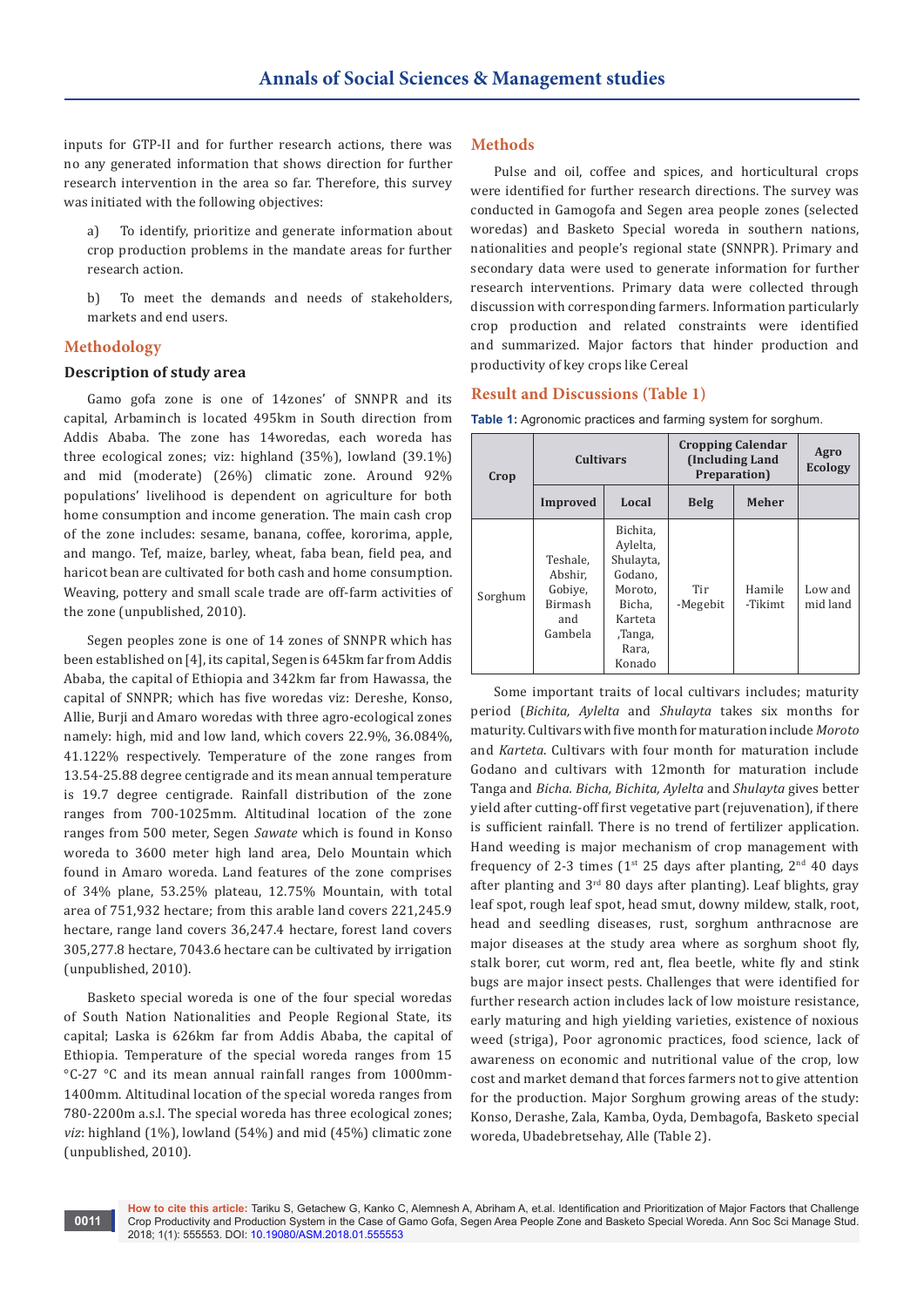# **Annals of Social Sciences & Management studies**

|  |  |  | Table 2: Agronomic practices and farming system for maize. |  |
|--|--|--|------------------------------------------------------------|--|
|--|--|--|------------------------------------------------------------|--|

| Crop  | <b>Cultivars</b>                                                                                                                            |       | <b>Cropping Calendar</b><br>(Including Land)<br>Preparation) |                    | <b>Agro Ecology</b>                |
|-------|---------------------------------------------------------------------------------------------------------------------------------------------|-------|--------------------------------------------------------------|--------------------|------------------------------------|
|       | Improved                                                                                                                                    | Local | Belg                                                         | <b>Meher</b>       |                                    |
| Maize | Low land varities: BH-140, BH-540, Shala, Lemu, Shone, Jabi mid land<br>varieties: BH-540, BH-140 and high land varities :- BH-660 and Agar | No    | Hidar-<br>Miyaziya                                           | Hamile-<br>Nehasie | Low, mid<br>land, and high<br>land |

Maize lethal Necrosis Virus (MLNV), Leaf rust, leaf blotch, leaf blight, ear rot, root rot, fusarium wilt, head smut, sterility (BH-540 and Shone), red streak are major identified diseases in the area. Major insect pests include black cutworm, flea beetle, stalk borer, armyworm, root worm, ear worm/cob borer and aphid. Major constraints in maize production areas are lack of improved varieties available for appropriate agro-ecology, poor agronomic **Table 3:** Agronomic practices and farming system for millet.

practices; spacing, time and rate of fertilizer application and no crop rotation, lack of IPM, poor quality seed system (farmers uses their own seeds most of the time. Maize growing area under the mandate area includes Mello koza, Kucha, Demba gofa Mirab abaya ,Derashe, Konso,Arbaminch Zuria, Uba debre tsehay ,Zala ,Kemba , Borada, Basketo,Alle,Amaro,Burji and others (Table 3).

| Crop   | <b>Cultivars</b> |                                             |                      | <b>Cropping Calendar (Including Land</b><br>Preparation) | <b>Agro Ecology</b> |
|--------|------------------|---------------------------------------------|----------------------|----------------------------------------------------------|---------------------|
|        | Improved         | Local                                       | <b>Belg</b><br>Meher |                                                          |                     |
| Millet | No               | Two cultivars with Black and red seed color | Tir - Megebit        | Hamile -Tikimt                                           | Low and mid land    |

**Table 4:** Agronomic practices and farming system for wheat.

| Crop  | <b>Cultivars</b>                                                                                                                                    | <b>Cropping Calendar</b><br>(Including Land Preparation) | <b>Agro Ecology</b> |                   |                  |
|-------|-----------------------------------------------------------------------------------------------------------------------------------------------------|----------------------------------------------------------|---------------------|-------------------|------------------|
|       | Improved                                                                                                                                            | Local                                                    | Belg                | <b>Meher</b>      |                  |
| wheat | Semba, Dendea, Et-13A, Degalu (HAR-3116), picalora, Hidase,<br>Huluka, Shorima, Galma, (HAR-604), WETERA(HAR-1920),<br>HAR-1685, Kubsao and HAR-710 | Beshkela used<br>for tella                               |                     | Ginbot-<br>Nehase | Low and mid land |

There is no sole production system of millet, rather it is mixed with sorghum and sown by broadcast in the same field simultaneously at a time. Lack of awareness about the importance of the crop and lack of improved technologies (varieties and agronomic practice) are major constraint in the area (Table 4).

Bread wheat growing area under the mandate area of the center includes Chencha, Bonke ,Geze Gofa, Mello koza , Basketo special woreda, Oyda, Ubadebretseha, Kamba. Major diseases include; wheat stem rust, wheat leaf/brown rust, wheat yellow/ stripe rust, loose smut, head blight/head scab, powdery mildew, septoria blotches, common bunt, common root rot and scab, eye spot (foot rot, straw-breaker), tan spot (yellow leaf spot), spot blotch, take bacterial stripe and black chaff. Major Insect pests include aphid, russian wheat aphid, brown wheat Mite, rose grain aphid, wheat stem maggot, stink bugs, grasshoppers, armyworms, termite, black fly and beetle.

Problems related with wheat production include varieties susceptible to yellow rust (HAR-604 and HAR-710). Local cultivar is Susceptible for smut and leaf rust especially Dusha cultivar. Low yielding and long maturity period (Bashikella) is also other constriant. Some advantages of local cultivars include disease resistance relatively to improved varieties and farmers' assumption revealed that if full production packages are applied farmer cultivar can give equivalent yield as of improved wheat varieties in the area. Lack of disease resistant varieties (all improved varieties are introduced through extension), lack of awareness about the difference between durum and bread wheat, existence of dangerous weed (wild oat/Sinar), wheat Adis (locally), poor agronomic practice, no crop rotation, poor weeding system (weeds preserved for cattle feeding), poor fertilizer application time, poor sowing system (broad casting) are major problems in the area (Table 5).

**Table 5:** Agronomic practices and farming system for barley.

| Crop   | <b>Cultivars</b> |                                                                                                                                                                                    | <b>Cropping Calendar</b><br>(Including Land<br>Preparation) |                   | Agro<br>Ecology     |
|--------|------------------|------------------------------------------------------------------------------------------------------------------------------------------------------------------------------------|-------------------------------------------------------------|-------------------|---------------------|
|        | Improved         | Local                                                                                                                                                                              |                                                             | <b>Meher</b>      |                     |
| Barley | HB-1307          | Ocho (blackcolored), Solga (white colored seed), Daro (greenish<br>colored seed), Hunche, Addea banga Maste, Wolate, Zefo, Santala<br>(used for medicinal purpose) and Mume murga. | Hidar-<br>Megabit                                           | Ginbot-<br>Nehase | Low and<br>mid land |

**How to cite this article:** Tariku S, Getachew G, Kanko C, Alemnesh A, Abriham A, et.al. Identification and Prioritization of Major Factors that Challenge Crop Productivity and Production System in the Case of Gamo Gofa, Segen Area People Zone and Basketo Special Woreda. Ann Soc Sci Manage Stud. 2018; 1(1): 555553. DOI: [10.19080/ASM.2018.01.555553](http://dx.doi.org/10.19080/ASM.2018.01.555553
)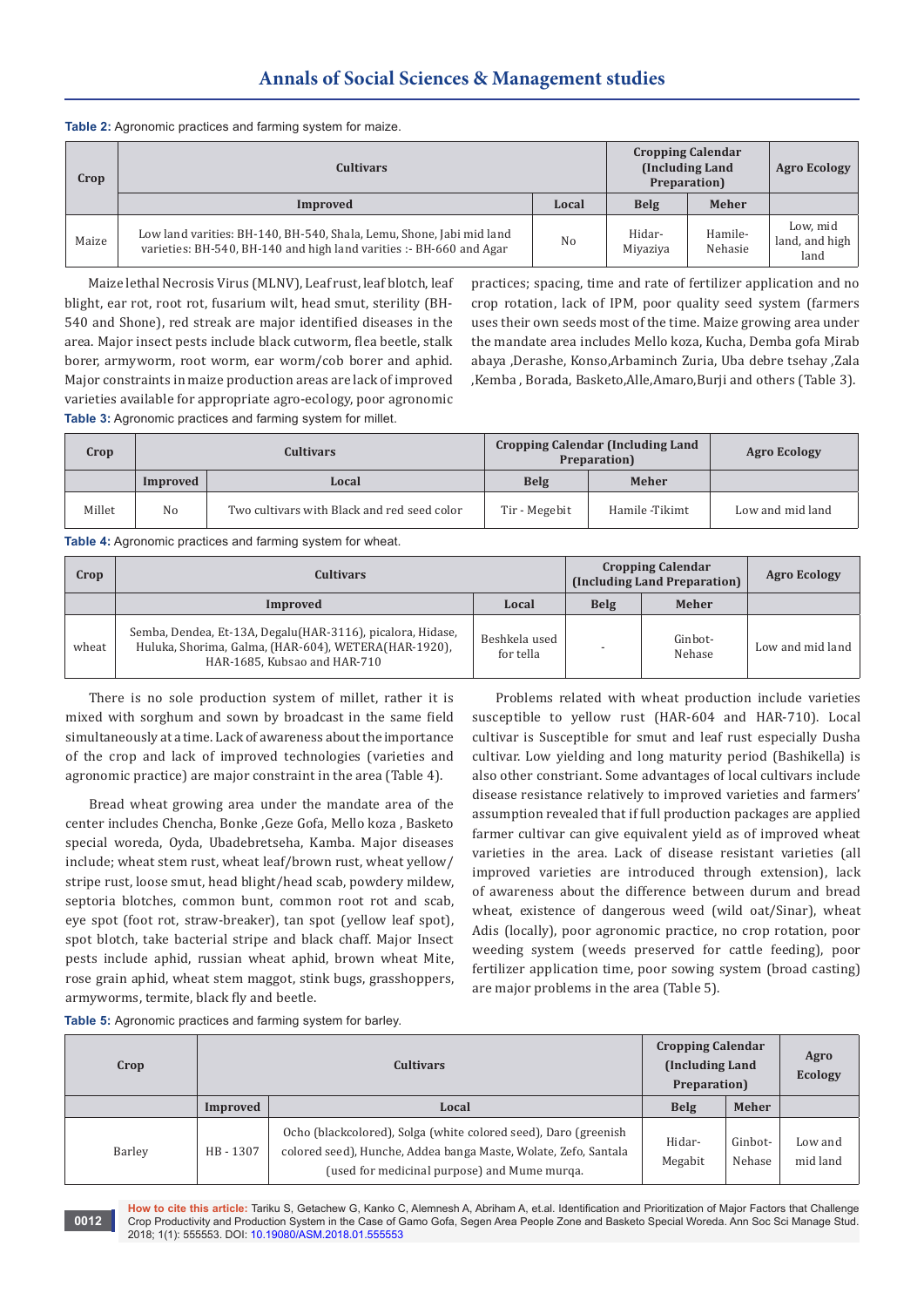Major diseases of barley include covered smut, loose smut, barley stripe, leaf rust, ergot, barley scald, bacterial blight, yellow rust, eye spot, septoria leaf blotch, common root rot, powdery mildew. Major Insect pests are barley fly, barley shoot fly, stink bugs, grass hoppers, armyworms, brown wheat mite, stem maggot, aphid. Lack of improved varieties, except (HB-Table 6: Agronomic practices and farming system for tef.

1307) which is introduced by Arbaminch Agricultural Research Center through PED program and characterization of local genotypes. Barley growing areas include: Chencha, Bonke, Geze Gofa, Mello koza, Basketo special woreda , Oyda, Ubadebretseha, Kamba (Table 6).

| Crop | <b>Cultivars</b>      |                                                                                                | Croppingcalendar (Including Land<br>Preparation) |                                                                                                                         | <b>Agro Ecology</b> |
|------|-----------------------|------------------------------------------------------------------------------------------------|--------------------------------------------------|-------------------------------------------------------------------------------------------------------------------------|---------------------|
|      | Improved              | Local                                                                                          | <b>Belg</b>                                      | Meher                                                                                                                   |                     |
| tef  | Kuncho and<br>$CR-37$ | Sergegna, Key teff, asnakech,<br>ilga, bukula, tsama, jemisha, manize, dufa<br>uha, Dara, abi. | Tir-Megabit                                      | Gimbot-<br>Nehase(Gamo Gofa<br>and Basketo special<br>woreda while Hamile-<br>Tikimt for Segen area<br>people area zone | Low and mid land    |

Commonly used tillage frequency for tef in the study area ranges from 2-3 times within 15 days interval. Both broadcasting and row sowing method are common but dominated by broadcasting. Weeding frequency mostly conducted two times and weeding is done by both chemicals and hand. First weeding ranges from 15-20 days after sowing, second hand weeding two months after sowing. Diseases of tef include head smut where as locksets and birds are major Insects pests. Lack of improved varieties except Kuncho ( DZ-Cr-01-387) and DZ-Cr-37 (Tuesday), poor seed supply system, sterility problems, lack of low moisture stress resistant varieties, poor agronomic practices, time and rate of fertilizer application, seed rate, sowing method and existence of noxious weed (locally named as *Asendabo*) are major problems. Tef growing areas includes Konso, Derashe, Amaro ,Mirab Abaya, Melo koza, Demba Gofa, Boreda, Zala.

There are also other pulse, oil, fiber and horticultural crops that are common in the study area. Most common fiber crop is cotton. There is no improved varities introduced in the study area. It is produced in belg season starting from Hidar to Ginbot. Hand weeding is common and no chemical application is used. Boll-wilting and aborting is common in the study area. Lack of improved varieties (high yielding, disease resistant, poor agronomic practices (spacing, tillage frequency, seed rate, both time and rate of fertilizer application), lack of disease and pest controlling method, poor post-harvest handling and complicated marketing system, time of harvesting, poor storage system, lack of co-operative marketing center (price fixed by merchants/ traders) are some of identified problems in the area. Mirab abaya, Arbaminch zuria, Zala, Kamba, Derashe, Konso, and Basketo special woreda are common growers.

 High land pulse crops which are grown in the study areas include; Chick pea (grown in Mirab abaya, Kucha, Derashe, Konso, Boreda while Faba bean and Field pea (grown in Chenach, Bonke, Mellokoza, Gezegofa and Kamba. Lack of improved varieties (lack of high yielding, diseases and pests), poor agronomic practice (sowing system, weeding system and frequency, time and rate of fertilizer application), lack of improved seed supply,

**0013**

lack of integrated pest management system are common for mentioned crops. Cropping calendar includes both belg (chick pea; Tir-megabit and meher Hamile-Tikimt) and meher (Faba bean and Field pea; Miyaziya-Sene). Low land pulse and oil crops include common bean, mungbean, ground nut and sesame. Mirab abaya, Kucha, Derashe, Konso, Boreda, Konso, Arbaminch zuria, DembaGofa, Zala are common growers. Lack of improved varieties, poor agronomic practices, lack of IPM, less attention from both producers and stakeholders and high market demand are action seeking issues.

Coffee and spices are also common in the study area. Coffee is cash crop especially in Melokoza, Geze Gofa, Basketo, Kamba, Bonke, Boreda, Arbaminch, Amaro,Derashe, Demba gofa,Oyda,Kucha. Lack of high yielding, diseases and pest resistant, low moisture resistant varieties, poor diseases controlling practices, poor IPM practice, poor harvesting and post harvest handling and lack of awareness on seed bed establishment are major gap of the production. Coriander (Kororima) is grown in Melokoza, Basketo, Gezegofa. No research has been conducted at all in the area so far, though the crops have high market and medicinal value.

Horticultural crops includes Potato (Improved Varieties includes; Tolcha, Menagesha, Degemegn, Belete, Jalene, Wechecha, Gudene; Local cultivar includes Asmera, kallessa (demo) and Etho), Cassava, Sweet potato and Taro. Lack of disease resistance variety, integrated pest management, Poor agronomic practice and land preparation, Poor post harvest handling and marketing system, lack of diffused light store (DLS), low price at harvesting time poor storage system, poor seed privation system, except VITA intervention kebeles, lack of disease free and quality seed, soil acidity problems are common in the study area. Chencha, Bonke, Kamba , Dita, Gezegofa, Mellokoza and Boreda are common growers.

Enset (local cultivars include *Maze, Ganticho, Tsinke, Lofe, Masayiza, Bora, Zholola, Gena, Dengo, Aliga, Shana, Aginal, Masmaza, Amoza, Zinke, Chano, Bashira, Kafile, Falake,Wasaize, Swite, Bodh, Katise, Botsa, Choribo, Konka, Sorgale and Phiso*).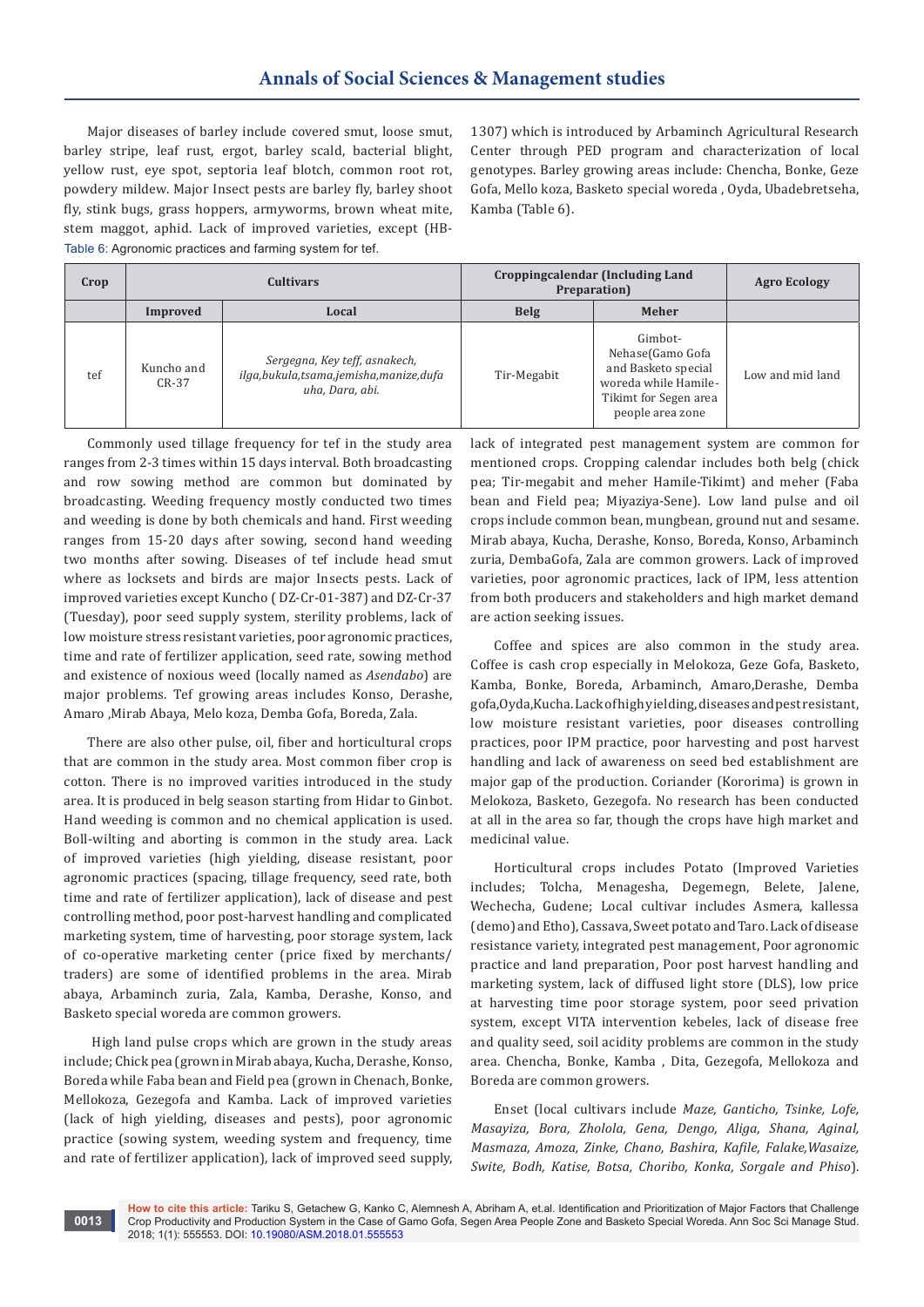Collection and characterization, unavailability of effective Bacterial wilt control method, lack of awareness about bacterial wilt disease transmission and controlling mechanisms (e.g. common utilization of sharp tools), poor post harvest handling and marketing system (absence of clear marketing system), lack of improved varieties (for yield and disease resistance), poor agronomic practice were identified gaps for further research actions in the area. Amaro, Kamba, Melokoza, Gezegofa, Boreda, Oyda, Dembagofa, Ubadebretsehay, Deremalo, Basketo, chencha are common growers.

Commonly grown fruits include avocado (growers are Basketo, Mellekoza, Dembagofa and Kamba), Apple (growers are Chench, Bonke, Kamba, Boreda and Geze gofa), Banana (growers are Arbaminch, Mirab abaya, Ubadebretsehay, Demba gofa, Oyda. Kamba, Derashe, Amaro,Mellokoza and Basketo sepecial) woreda and Mango (growers includes Arbaminch, Mirab abaya, Ubadebretsehay, Demba gofa, Oyda. Kamba, Derashe, Amaro, Mellokoza and Kamba). Lack of improved varieties, lack of pest management, poor agronomic practices (like sucker management, spacing, cultivation), poor marketing system and post harvest handling and quality deteriorations are common.

Vegetables includes cabbage, Tomato, Onion, and Carrot are common in the area. Research seeking challenges include lack of improved verities (high yielding, insect and pest resistance verities ), poor agronomic practice (crop rotation, time and rate of fertilizer application), poor post harvest and marketing system, lack of cool storage, low price and intervention of breakers and absences of cooperatives.

Small scale Irrigation is common in the study area. Agricultural production system of Ethiopia is majorly based on rain fed. However, the fact is that in the many parts of Ethiopia the amount, frequency and distribution of rain fall is unpredictable and inadequate. Therefore, development of small scale irrigation could be taken as crucial alternative to alleviate the problem of crop production in the country. Total irrigation potential of Gamo Gofa, Segen area people Zones and Basketo special woreda is 74964.3731ha, 23122ha and 9168ha respectively of which currently 60% is irrigated by using existing modern irrigation scheme, traditional river, spring and alternative technologies. However, irrigation had not contributed its share to the overall economical development of zone as required so far. Major crops produced under irrigation include:-Maize, sweet potato, banana, onion, cabbage, apple, coffee, carrot, mango, avocado, papaya, cassava and enset.

The major challenges and constraints facing for irrigated agriculture include inadequate emphasis given for setting up of appropriate institutional arrangements at all levels, limited trained manpower, Inadequate capacity and skills in the area of irrigation, inadequate, extension services and structure maintenance problem. In view of crops produced, farmers are not governed by a set of time scheduling. Shortage of alternative technologies (rope washer, geo membrane, motor pamper, treadle, drip...etc) supplies and lack of introducing water harvesting methods. Other challenges like lack of improved irrigation technologies (cropping calendar, planting and irrigation methods and rate, irrigation schedule, cropping pattern, weeding frequency), lack of irrigation agronomic practice, lack of attention for irrigation water quality, lack of on farm water and crop management, faulty and excess irrigation practices(simply water soil attachment rather than irrigation), poor priories for high value crop, lack of improved verities (high yielding, insect and pest resistance verities), poor quality seed supply, lack of attention from stalk holders especially from extension and research.

#### **Conclusion**

All mentioned challenges under each listed commodities are farmer's practices in the research mandate area that has not been resolved through research actions so far and needs research intervention either from regional, national or international research institutes for further improvement of agricultural system in the area. Priority for Agronomic practices, disease related challenges, and adaptation and demonstration of listed commodities for the area like maize, sorghum banana, mango, common bean, tef, sesame, enset, wheat, barley, mung bean, taro, millet and others need to be paid attention by respective sectors.

#### **References**

- 1. [Kubayo KS \(2009\) Analysis of agricultural input supply system: the](https://cgspace.cgiar.org/handle/10568/703)  [case of dale woreda, southern nations, nationalities and peoples'](https://cgspace.cgiar.org/handle/10568/703)  [region. Haramaya University, Ethiopia, pp. 110.](https://cgspace.cgiar.org/handle/10568/703)
- 2. Rahel Kassahun (2003) Ethiopia's recent growth performance: A survey of literature.
- 3. [The state of food and agriculture.](http://www.fao.org/economic/esa/esag/en/)
- 4. Lodhi AHA (2008) World development report. Agriculture for Development, University of Toronto, Canada.